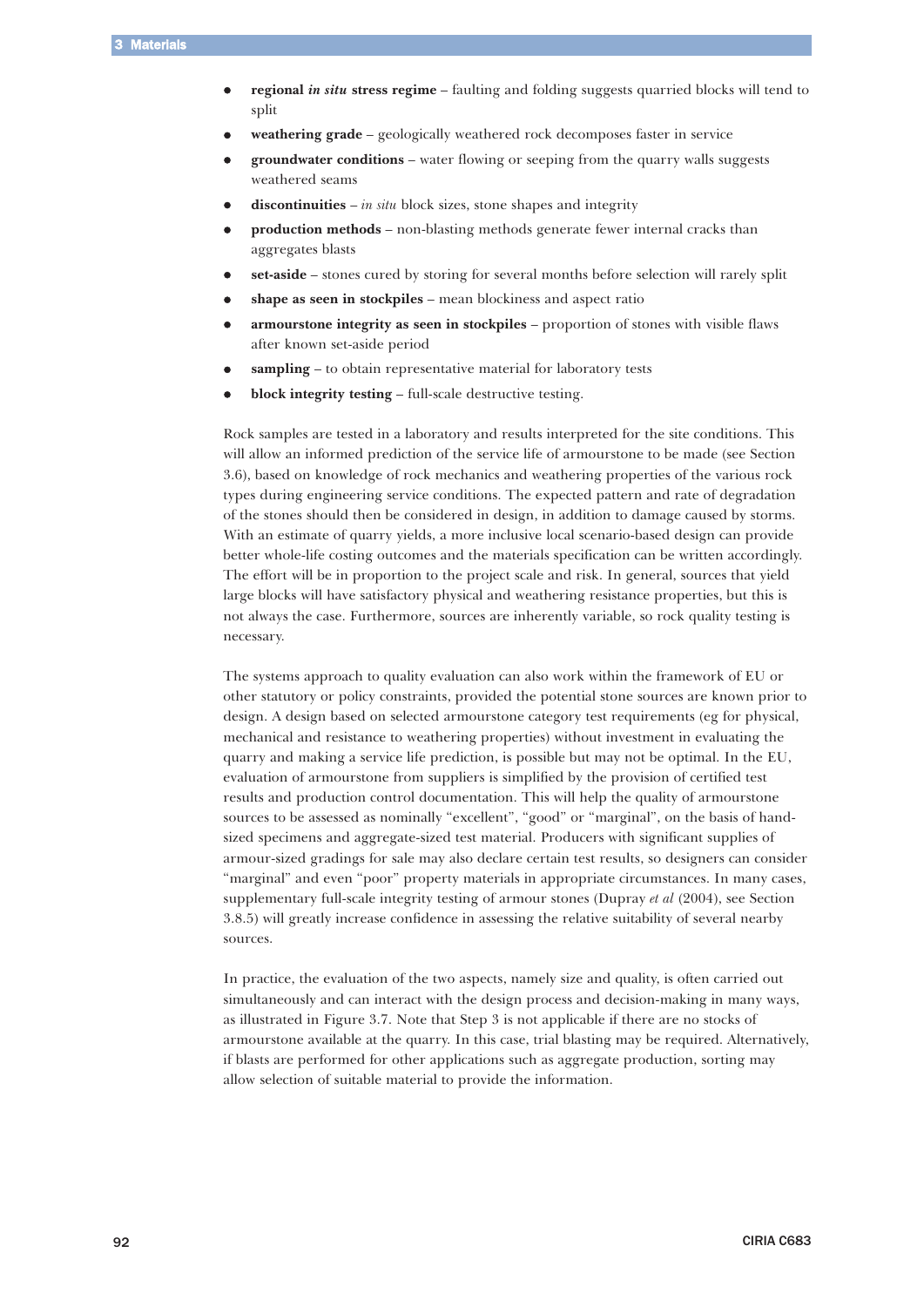Box 3.10 *In-service degradation model for general wear of armourstone: illustrative example of two methods (contd)*



# 3.6.6 Modelling degradation due to breakages

Minor and major breakages affect the mass distributions and also, to some extent, the shape of armourstone. For example, during the survey of a contract using a 6–10 t grading of armourstone, Laan (1992) observed that degradation related to transport and handling led to a production of pieces smaller than 3 t whose mass represented 9 per cent of the original material. In addition, he observed that the  $M_{50}$  decreased from 8.5 t to 7.6 t. In a different situation, 1–3 t armourstone gradings, from different sources and exposed to different levels of quality control, were exposed to repeated routine handling events associated with stockpiling and loading. Dupray *et al* (2004) observed in each case a mass of small fragments, say smaller than 100 kg, totalling 5–8 per cent of the initial consignment and that the initial *M*<sub>50</sub> decreased by 14–21 per cent in certain cases.

This section discusses the effects of minor and major breakage on mass distribution, their quantitative contribution to mass distribution changes, and how to assess these changes from test results.

# *3.6.6.1 Effects of minor breakages and major breakage*

Minor and major breakages have different effects on mass distribution of armourstone.

**Minor breakage** produces small fragments originating from breakage of stone edges or crushing of armourstone corners (see Figure 3.11). It has a limited effect on the values of  $D_{n50}$  or  $M_{50}$  compared with the effect of major breakage. Minor breakage modifies the mass distribution in the sense that the fragments appear in the form of a tail and a vertical shift of the lightest part of the grading curve, as shown on Figure 3.33. The amount of fines generated is expressed by the parameter  $F<sub>o</sub>$  (%).

Fragments resulting from minor breakage during transport or handling or structural loadings may be removed by further selection or by wave or current action. In this latter case 2

1

4

8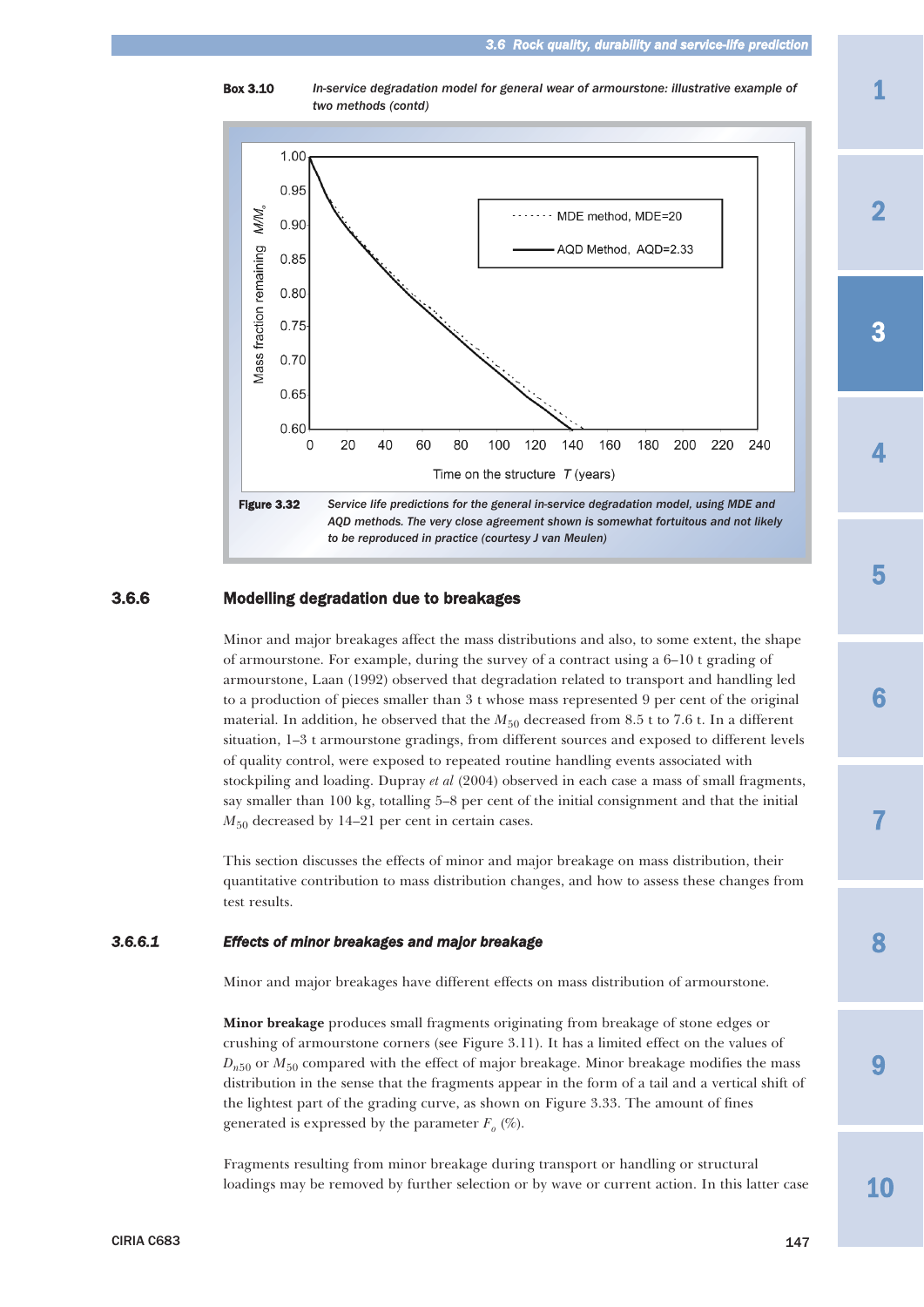Table 3.40 *Quarry inspection sheet for quality control by the client (contd)*

## Production of the quarry

Average global production of the quarry [\_\_\_\_\_\_\_\_] thousand t per year Is grading pre-selection performed? [ Y/N ]

| Standard coarse gradings (mm)                                                                                     | $CP_{45/125}$ | $CP_{63/80}$               | $CP_{90/250}$ | $CP_{45/180}$          | $CP_{90/180}$ |
|-------------------------------------------------------------------------------------------------------------------|---------------|----------------------------|---------------|------------------------|---------------|
| Ratio of the production (%)                                                                                       |               |                            |               |                        |               |
| Available in stock (thousand t)                                                                                   |               |                            |               |                        |               |
| Standard light gradings (kg)                                                                                      | $LM5-40$      | $LM_{10-60}$               | $LM_{40-200}$ | $LM_{60-300}$          | $LM_{15-300}$ |
| Average mass controlled [Y/N]                                                                                     |               |                            |               |                        |               |
| Quarry yield (%)                                                                                                  |               |                            |               |                        |               |
| Available in stock (thousand t)                                                                                   |               |                            |               |                        |               |
| <b>Standard heavy gradings (tonne)</b>                                                                            | $HM0.3-1$     | $HM1-3$                    | $HM3-6$       | $HM6-10$               | $HM10-15$     |
| Average mass controlled [Y/N]                                                                                     |               |                            |               |                        |               |
| Quarry yield (%)                                                                                                  |               |                            |               |                        |               |
| Available in stock (thousand t)                                                                                   |               |                            |               |                        |               |
| <b>Other gradings</b>                                                                                             |               |                            |               |                        |               |
|                                                                                                                   |               |                            |               |                        |               |
| <b>Production control</b>                                                                                         |               |                            |               |                        |               |
| visual $\begin{bmatrix} 1 \\ 0 \end{bmatrix}$ bulk weighing on weighbridge $\begin{bmatrix} 1 \\ 0 \end{bmatrix}$ |               | individual weighing $\Box$ |               | mechanical sorting [ ] |               |
| other:                                                                                                            |               |                            |               |                        |               |

# Quality of the production in the stocks

Integrity Good [\_] Acceptable [\_] Marginal [\_] [\_\_\_] % (by number) of blocks with major breakage Resistance to minor breakage: Good [\_] Acceptable [\_] Marginal [\_] Shape: Equant [\_] Tabular [\_] Elongated [\_] [\_\_] % (by number) of blocks out of spec Durability: weathering [Y/N] Signs of freeze-thaw damage: [Y/N] Signs of Sonnenbrand: [Y/N] Other:

| <b>Identification</b> |                                                                                                                                                                                                                                |  | Date: $\begin{bmatrix} 1 & 1 \end{bmatrix}$ |
|-----------------------|--------------------------------------------------------------------------------------------------------------------------------------------------------------------------------------------------------------------------------|--|---------------------------------------------|
|                       |                                                                                                                                                                                                                                |  | Function: [                                 |
|                       | Name [ 1 and 2 and 2 and 2 and 2 and 2 and 2 and 2 and 2 and 2 and 2 and 2 and 2 and 2 and 2 and 2 and 2 and 2                                                                                                                 |  |                                             |
| Quarry rep:           | Name [ 1 and 2 and 2 and 2 and 2 and 2 and 2 and 2 and 2 and 2 and 2 and 2 and 2 and 2 and 2 and 2 and 2 and 2 and 2 and 2 and 2 and 2 and 2 and 2 and 2 and 2 and 2 and 2 and 2 and 2 and 2 and 2 and 2 and 2 and 2 and 2 and |  |                                             |
|                       | Name [ <u>______________________</u> ]                                                                                                                                                                                         |  |                                             |

2

1

8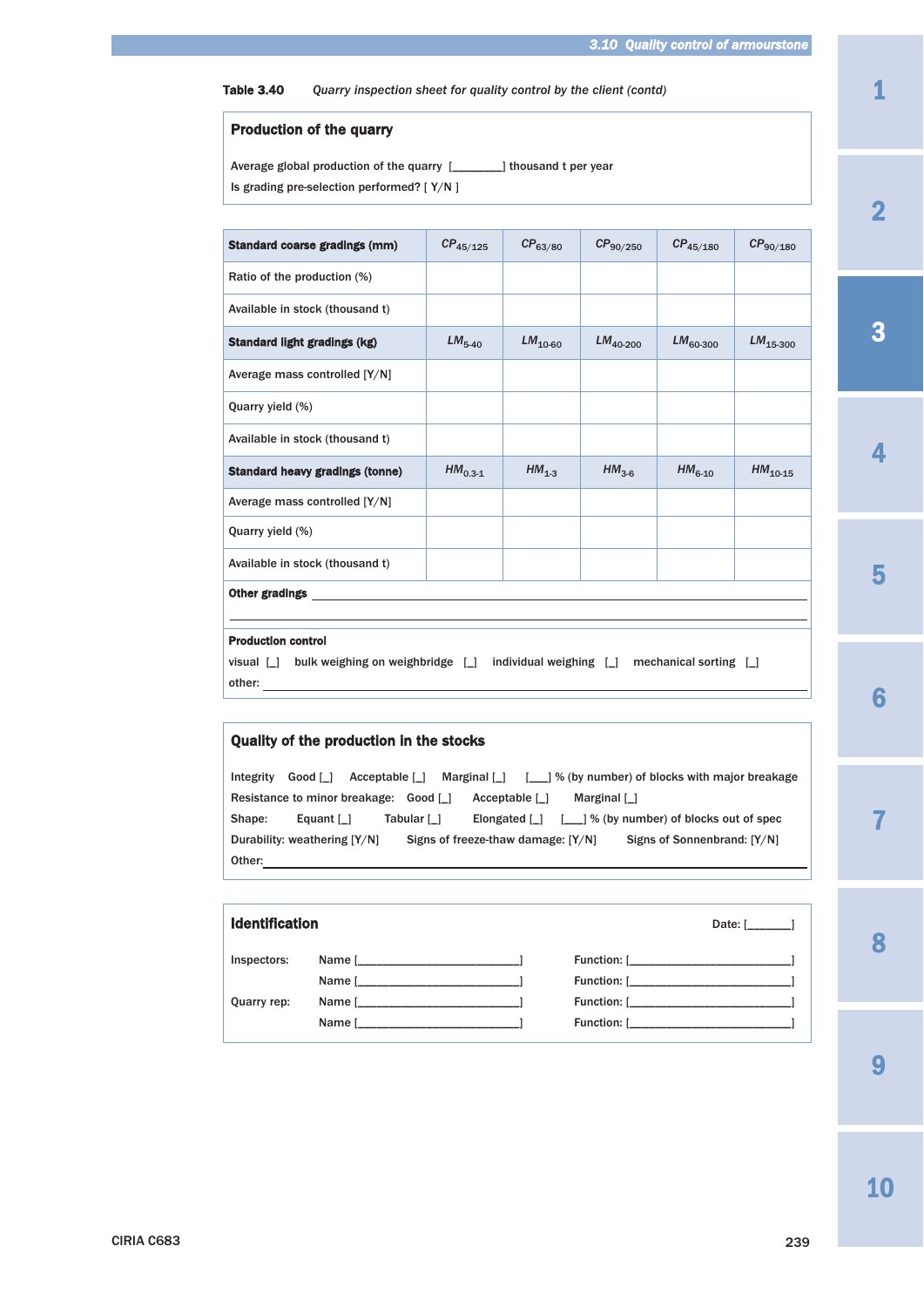CERC (1984). *Shore protection manual [SPM], 4th edn*. Coastal Engineering Research Center, US Army Corps of Engineers, Vicksburg, MS

CETE Méditerranée (2003). "Propagation des crues en rivière". In: *De la goutte de pluie à la mer*, 32 pp

Chang, H H (1988). *Fluvial processes in river engineering*. J Wiley & Sons, New York

Chitale, S V (1966). "Design of alluvial channels". In: *Proc 6th congress of int com on irrigation and drainage (ICID)*. New Delhi, India. Report 17, Question 20

Chow, V T (1959). *Open-channel hydraulics*, intl student edn. McGraw Hill, New York, 680 pp

Christensen, B A (1972). "Incipient motion on cohesionless channel banks". In: Hsieh Wen Shen (ed), *Sedimentation*. Fort Collins, CO, USA

Coles, S G and Tawn, J A (1990). "Statistics of coastal flood prevention". *Phil Trans Royal Soc London*, Series A, no 332, pp 457–476

Corbett, D M (ed) (1945). *Stream-gaging procedure*. Water Supply Paper 888, US Geological Society, Washington DC

Cowan, W L (1956). "Estimating hydraulic roughness coefficient". *Agricultural Engineering*, vol 37, no 7, pp 473–475

Croasdale, K R (1984). "Sea ice mechanics: a general overview". *Marine Technology Soc J, Arctic Engg*, vol 18, no 1

Croasdale, K R and Marcellus, R W (1978). "Ice and wave action on artificial islands in the Beaufort Sea". *Can J Civ Engrs*, vol 5, no 1, pp 98–113

Dean, R G (1965). "Stream function representation of nonlinear ocean waves". *J Geophys Res*, vol 70, no 18, pp 4561–4572

Dean, R G and Dalrymple, R A (1991). *Water wave mechanics for engineers and scientists*, 2nd edn. Advanced Series on Ocean Engineering, vol 2, World Scientific, Singapore

Dean, R G and Dalrymple, R A (2004). *Coastal processes with engineering applications*. Cambridge University Press, 487 pp

Degoutte, G (2001). *Cours d'hydraulique, dynamique et morphologie fluviale*. DEA hydrologie, hydrogéologie, géostatistique et géochimie, ENGREF, Paris. Available from <www.engref.fr/ coursenligne/Hydraulique/hydraulique.html>

de Jong, M (2004). "Origin and prediction of seiches in Rotterdam harbour basins". In: *Comm on Hydraulic and Geotechnical Engg Report 04-02*. Dept of Civil Eng, Univ of Technology, Delft

Dingemans, M (1987). *Verification of numerical wave propagation models with laboratory measurements, HISWA verification in the directional wave basin*. Technical Report H228, Part 1B, Appendices A–G. Delft Hydraulics, Delft

Dingemans, M W (1997). *Water wave propagation over uneven bottoms. Part 2: Non-linear wave propagation*. Advanced Series on Ocean Engg, vol 13, World Scientific, Singapore, 970 pp

Donelan, M A (1980). "Similarity theory applied to the sea forecasting of wave heights, periods and directions". In: *Proc Canadian coastal conf*, pp 47–61

Donelan, M A, Hamilton, J and Hui, W H (1985). "Directional spectra of wind generated waves". *Phil Trans Royal Soc*, London, vol A315, pp 509–562

Donelan, M A, Skafel, M, Graber, H, Liu, P, Schwab, D and Venkatesh, S (1992). "On the growth rate of wind-generated waves". *Atmos-Ocean*, vol 30, pp 457–478

Donnars, P and Benoit, M (1997). "Interactions in the stability of toe-berm and main-armour for rubble mound breakwaters: an experimental study". In: B L Edge (ed), *Proc 25th int conf coastal engg, Orlando, FL, 2–6 Sep 1996*. ASCE, New York, pp 1617–1630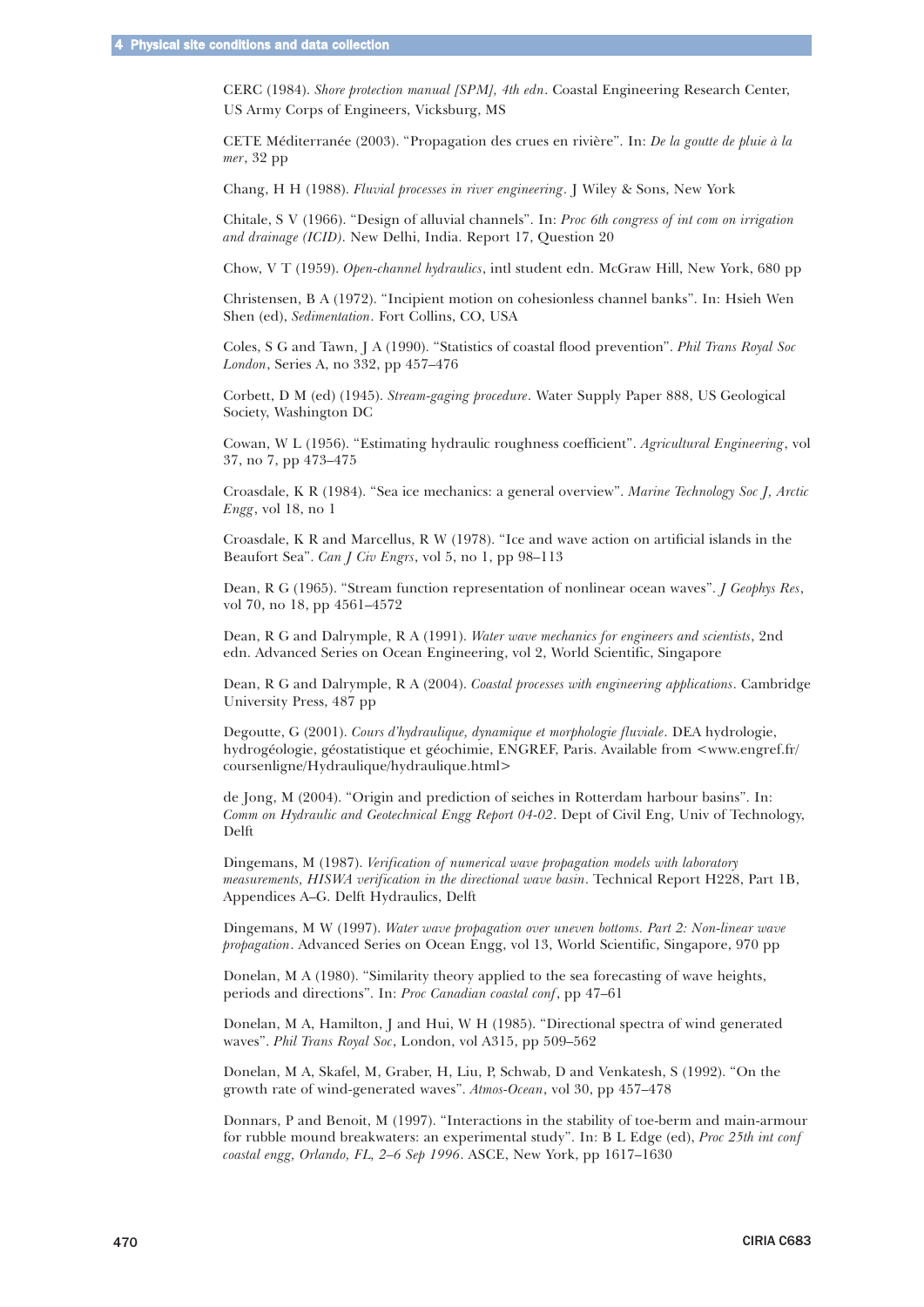#### **Discharge relationships and velocities**

In the case of short-crested dams – and in the other direction assuming an infinitely long dam perpendicular to the mean current direction – a set of conventional discharge relations can be used to find the **specific discharge**,  $q$  (m<sup>3</sup>/s per m).

#### $\bullet$ **Vertical closure method**

Originally, the relationships given by the Equations 5.84 to 5.86 were applied to weirs, which can be considered as an early construction stage during a vertical closure:

| $q = \mu h_b \sqrt{2g(H - h_b)}$ | subcritical flow | (5.84) |
|----------------------------------|------------------|--------|
|                                  |                  |        |

$$
q = \mu \, 2/3 \sqrt{2/3} (gH^3)
$$
 supercritical flow (5.85)

$$
q = \sqrt{C'} \sqrt{h_3^3 2g \left( (h_1/h_3)^3 - 1 \right)}
$$
 through-flow (5.86)

where:

| Н              | $=$ | upstream water level above dam crest level (m)                                           |
|----------------|-----|------------------------------------------------------------------------------------------|
| $h_h$          | $=$ | downstream water level relative to dam crest (m)                                         |
| $\mu$          | $=$ | discharge coefficient (-); see separate sub-section later in this section and Table 5.15 |
| $h_1$          | $=$ | upstream water depth (m)                                                                 |
| h <sub>3</sub> | $=$ | downstream water depth (m)                                                               |
| C'             | $=$ | resistance factor (a specific type of discharge coefficient) (-).                        |

**NOTE:** The values of  $h_1$  and  $h_3$  must be measured relative to the original bed for a vertical closure (see Figure 5.21) and relative to the sill for a combined closure (see Figure 5.24).

For **through-flow** the resistance factor *C*′ is written in terms of a through-flow resistance coefficient, *C* (-), and the effective length,  $L_s$  (m), of the structure in flow direction.  $L_s$  can be determined with Equation 5.87:

$$
L_s = B + (2d - 0.67(h_1 + h_3)) \cot \alpha \tag{5.87}
$$

which is then used to calculate the resistance factor,  $C'$  (-), according to Equation 5.88:

$$
C' = 1/3 \frac{n_v^5 D_{n50}}{CL_s}
$$
\n(5.88)

where  $n_v$  is the porosity of the rockfill (-);  $D_{n50}$  is the median nominal size of the armourstone (m); and *C* is the through-flow resistance coefficient (-), where  $C = f(Re)$ , the average value and range of which is included in Table 5.15 – lower row. For definition of other terms, see Figure 5.22.



Figure 5.22 *Definition sketch for flow through a dam*

9

8

7

6

3

2

4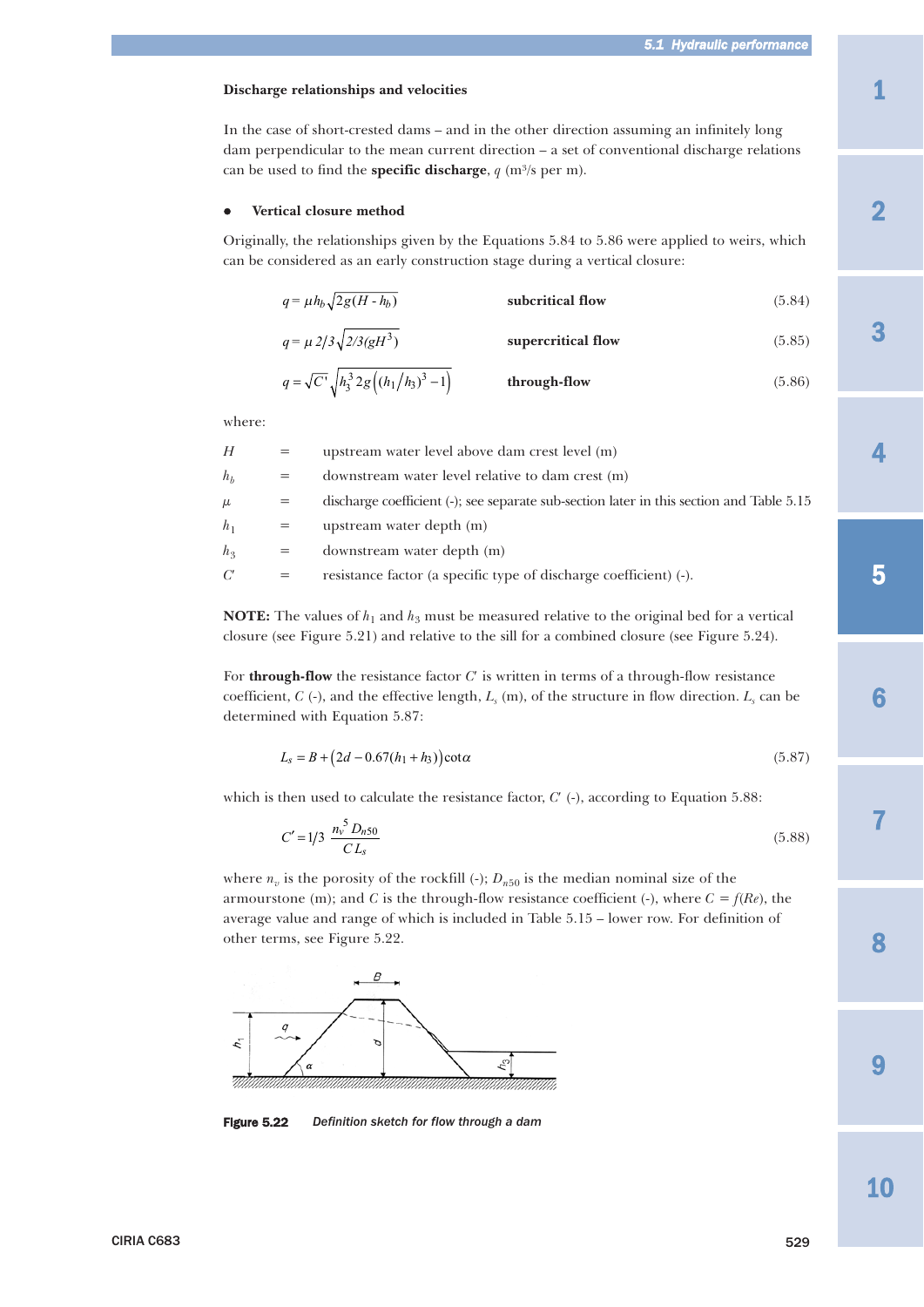bed. In Table 5.53 formulae are presented for a fully developed velocity profile and a nondeveloped profile, Equations 5.221 and 5.222, respectively.

| Characteristic size, D             | armourstone and rip-rap:<br>$D = D_{n50} \approx 0.84 D_{50}$ (m)<br>box gabions and gabion mattresses:<br>$D =$ thickness of element (m)                                                            |  |
|------------------------------------|------------------------------------------------------------------------------------------------------------------------------------------------------------------------------------------------------|--|
|                                    |                                                                                                                                                                                                      |  |
|                                    | <b>NOTE:</b> The armourstone size is also determined by the need to have at least                                                                                                                    |  |
|                                    | two layers of armourstone inside the gabion.                                                                                                                                                         |  |
| Relative buoyant density, $\Delta$ | rip-rap and armourstone:<br>$\Delta = \rho_r/\rho_w - 1$                                                                                                                                             |  |
|                                    | box gabions and gabion mattresses:<br>$\Delta = (1 - n_v) (\rho_r / \rho_w - 1)$                                                                                                                     |  |
|                                    | where $n_v$ = layer porosity $\cong$ 0.4 (-), $\rho_r$ = apparent mass density of rock<br>(kg/m <sup>3</sup> ) and $\rho_w$ = mass density of water (kg/m <sup>3</sup> )                             |  |
| Mobility parameter, $\psi_{cr}$    | rip-rap and armourstone:<br>$\psi_{cr}$ = 0.035                                                                                                                                                      |  |
|                                    | $\psi_{cr} = 0.070$<br>box gabions and gabion mattresses:                                                                                                                                            |  |
|                                    | rock fill in gabions:<br>$w_{cr}$ < 0.100                                                                                                                                                            |  |
| Stability factor, $\phi_{\rm sc}$  | exposed edges of gabions/stone mattresses: $\phi_{sc}$ = 1.0<br>٠                                                                                                                                    |  |
|                                    | exposed edges of rip-rap and armourstone:<br>$\phi_{\text{sc}} = 1.5$<br>$\bullet$                                                                                                                   |  |
|                                    | $\phi_{sc} = 0.75$<br>continuous rock protection:<br>$\bullet$                                                                                                                                       |  |
|                                    | interlocked blocks and cabled blockmats:<br>$\phi_{\rm sc}$ = 0.5                                                                                                                                    |  |
| Turbulence factor, $k_t$           | $k_t^2$ = 1.0<br>normal turbulence level:<br>۰                                                                                                                                                       |  |
|                                    | non-uniform flow, increased turbulence in outer bends: $k_t^2 = 1.5$<br>$\bullet$                                                                                                                    |  |
|                                    | $k_1^2 = 2.0$<br>non-uniform flow, sharp outer bends:<br>٠                                                                                                                                           |  |
|                                    | $k_1^2 > 2$ (see Equation 5.226)<br>non-uniform flow, special cases:<br>$\bullet$                                                                                                                    |  |
| Velocity profile factor, $k_h$     | fully developed logarithmic velocity profile:                                                                                                                                                        |  |
|                                    | $k_h = 2 / (\log^2(1 + 12h/k_s))$<br>(5.221)                                                                                                                                                         |  |
|                                    | where $h$ = water depth (m) and $k_s$ = roughness height (m); $k_s$ = 1 to 3D <sub>n50</sub><br>for rip-rap and armourstone; for shallow rough flow ( $h/D < 5$ ), $k_h \approx 1$ can be<br>applied |  |
|                                    | not fully developed velocity profile:                                                                                                                                                                |  |
|                                    | $k_h = (1 + h/D)^{-0.2}$<br>(5.222)                                                                                                                                                                  |  |
|                                    |                                                                                                                                                                                                      |  |
| Side slope factor, $k_{sl}$        | The side slope factor is defined as the product of two terms: a side slope term,                                                                                                                     |  |
|                                    | $k_d$ , and a longitudinal slope term, $k_i$ :                                                                                                                                                       |  |
|                                    | $k_{el} = k_d k_l$                                                                                                                                                                                   |  |
|                                    | where $k_d = (1 - (\sin^2 \alpha / \sin^2 \phi))^{0.5}$ and $k_l = \sin(\phi \cdot \beta) / (\sin \phi)$ ; $\alpha$ is the side slope                                                                |  |
|                                    | angle ( $\degree$ ), $\phi$ is the angle of repose of the armourstone ( $\degree$ ) and $\beta$ is the slope                                                                                         |  |
|                                    | angle in the longitudinal direction (°), see also Section 5.2.1.3.                                                                                                                                   |  |
|                                    |                                                                                                                                                                                                      |  |

Table 5.53 *Design guidance for parameters in the Pilarczyk design formula (Equation 5.219)*

#### **Escarameia and May**

Escarameia and May (1992) suggested an equation that is a form of the Izbash equation (see Section 5.2.1.4) in which the effects of the turbulence of the flow are fully quantified. This can be particularly useful in situations where the levels of turbulence are higher than normal (see Section 4.3.2.5): near river training structures, around bridge piers, cofferdams and caissons, downstream of hydraulic structures (gates, weirs, spillways, culverts), at variations in bed level, at abrupt changes in flow direction. This Equation 5.223 gives the relationship between the median armourstone size,  $D_{n50}$  (m), and the hydraulic and structural parameters; and it provides an envelope to the experimental data that were used to derive it and is valid for flat beds and slopes not steeper than 1V:2H. The laboratory data were further checked against field measurements of turbulence in the River Thames with water depths between 1 m and 4 m.

$$
D_{n50} = c_T \frac{u_b^2}{2g\Delta} \tag{5.223}
$$

where  $c_T$  is the turbulence coefficient (-) and  $u_b$  is the near-bed velocity, defined at 10 per cent of the water depth above the bed (m/s).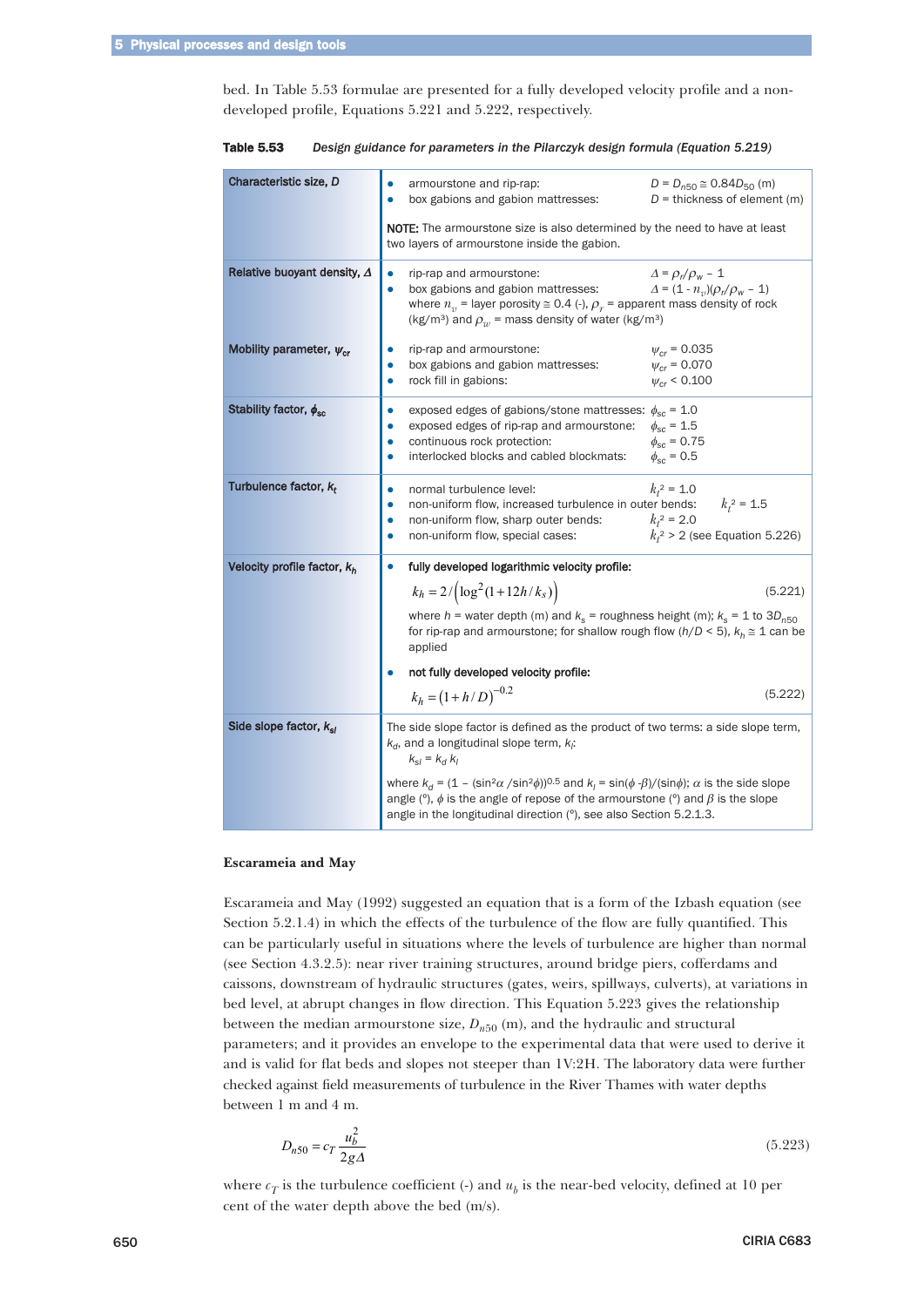

An example of the assessment of the residual displacements is given in Box 5.31.



The procedure discussed above for the assessment of the residual displacements (see Figure 5.131) is demonstrated for an earthquake with the following basic characteristics:

| number of excitations: | $N_{\alpha}$ | $= 15$ (sinusoidal cycles)                       |
|------------------------|--------------|--------------------------------------------------|
| period of excitation:  |              | $= 0.5$ s                                        |
| peak acceleration:     |              | $a_h/g = 0.25$ or $a_h = 2.5$ m/s <sup>2</sup> . |

The duration of the earthquake,  $T_e$  (s), following from  $T_e = N_e T$ , amounts to:  $T_e = 7.5$  s. Further, the state of (relative) excess pore pressures is in this example characterised by *p*\* = 50 per cent. This pressure level is assumed constant during the period of  $T_e$  = 7.5 s. These conditions may correspond, for example, to an earthquake magnitude of *M* = 7 (Richter scale) or slightly higher.

The results are presented in Table 5.64. The data in the second column have been derived from Table 5.63 by interpolation with regard to *ah*. The resulting residual displacements Δ*x* are directed downward along the slope.

| Slope<br>tan $\alpha$ (-) | Relative threshold<br>acceleration<br>$a_{h,cr}/g$ (-) | Effective acceleration time<br>$(a_h > a_{h,cr})$<br>$\Delta t$ (s) | Residual<br>displacement<br>$\Delta x$ (m) |
|---------------------------|--------------------------------------------------------|---------------------------------------------------------------------|--------------------------------------------|
| 1:3                       | $\Omega$                                               | 0.25                                                                | 1.7                                        |
| 1:4                       | 0.075                                                  | 0.20                                                                | 0.7                                        |
| 1:5                       | 0.125                                                  | 0.17                                                                | 0.4                                        |
| 1:7                       | 0.185                                                  | 0.12                                                                | 0.1                                        |

Table 5.64 *Residual displacement,* <sup>Δ</sup>*x, for a range of example structure slopes (*ϕ′ *= 35°, p\* = 50%) after an earthquake characterised by:*  $a_h/g = 0.25$ ,  $T = 0.5$  s,  $N_e = 15$ 

The results indicate that the total residual displacements along the slopes considered in Table 5.64 will be rather limited as long as the pore water pressure level is 50 per cent or less. As a consequence of the assumptions made during the analysis, the presented displacements are even conservative. Referring to Table 5.63, at the end of the earthquake, when  $a_h = 0$ , it holds that  $F_{min} \ge 1$  for slopes not steeper than 1:3. This means that the displacement will reach its maximum directly after the shaking has stopped.

Finally, it should be emphasised that in this assessment made, the main uncertainty is the pore pressure percentage,  $p^*$  (-) that may be generated and should be used as a parameter in the analysis. In the case of fine, loosely packed sand, the pore pressure percentage may easily exceed 50 per cent during an earthquake characterised by  $M = 7$ , with  $a<sub>h</sub>/g = 0.25$ . A special aspect of the behaviour of sand under cyclic loading is that the pore pressure response becomes very sensitive for more load cycles once *p*\* has reached a level of 50 per cent. This means that complete liquefaction may then rather easily occur.

With a 1:3 slope, for excess pore pressures considerably exceeding  $p^* = 50$  per cent, the safety factor  $F_{min}$ < 1 at the end of the earthquake; a condition that will last until the pore pressure has been dissipated below the critical value associated with  $F_{min} = 1$ . It will be clear that, due to additional deformations following the earthquake (as a kind of indirect response), the resulting residual displacement might be much larger than the primary response given in Table 5.64. In the worst case, a complete failure or flow slide takes place.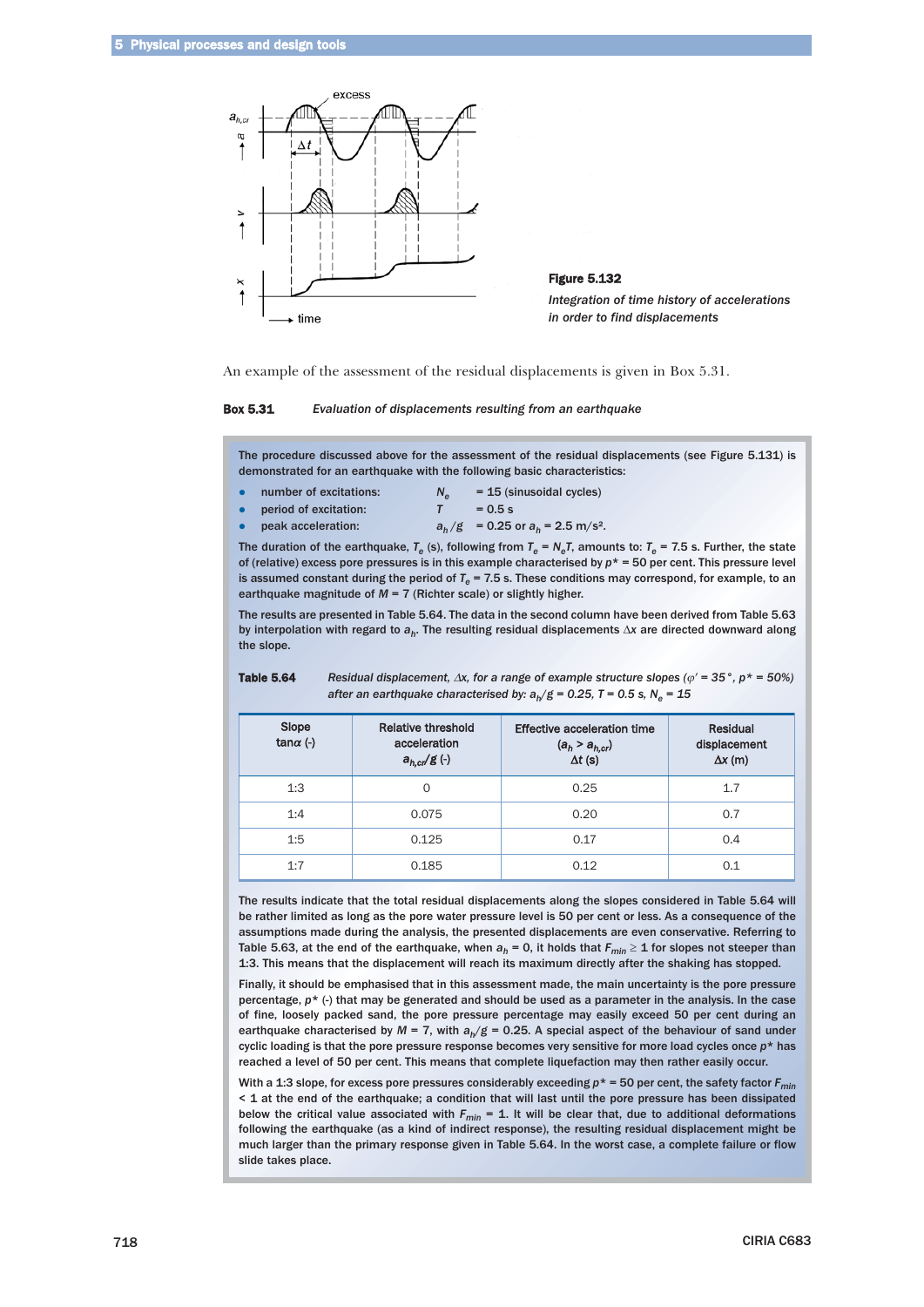#### Box 5.33 *One-phase 2D vertical modelling of water motion in a rubble structure*

In the Netherlands, a model has been developed, MBREAK/ODIFLOCS that describes the 2D vertical water motion in a rubble structure under wave attack including turbulence, inertia, unsteadiness and water depth effects (see Section 5.4.5). The boundary conditions are wave run-up and wave pressures on the slope, which have to be determined by experiments. The program calculates the phreatic water table by a finite-difference (FDM) scheme, and then the porous flow field by a FEM scheme. The result is a pressure and a velocity field under a varying water table inside the structure. Important aspects are the location of intense flow and the significant set-up of the internal water table. The model can be used for wave transmission analysis. Figure 5.138 presents calculated phreatic surfaces at different times.



# 5.4.4 Geotechnical properties of soil and rock

# *5.4.4.1 General*

Application of the principles of Sections 5.4.2 and 5.4.3.1 to geotechnical design requires:

- $\bullet$  a reliable description of the soils, rocks and rockfills, and other materials of the project (this section)
- $\bullet$ a precise description of the actions
- $\bullet$  a representative geotechnical model to quantify the limit states, including adequate methods for analysing the stability and deformations of the soil and structures, such as calculation methods, simplified models, rules based on experience (see Section 5.4.3).

# *5.4.4.2 Correspondences and differences between soil and rock*

The so-called *properties* of soils, rock and rockfill are not often a direct description of their structure and behaviour but part of a model, which is limited to some of their features. Most models have been validated by experience but unexpected events may still happen because of the differences between nature and the commonly used models. Geotechnical insight into the conception of structures and projects is therefore highly advisable.

All soils and rocks are geological materials with different positions in the transformation cycle of the Earth crust. Soils are loose particulate materials, which become denser with time, whereas rocks are continuous stiff materials, which are progressively fractured, eroded, dissolved and transformed into soils. The properties of the soils and rocks may vary within wide limits (up to a factor of  $10·10<sup>9</sup>$ ) and it is very important to correctly identify those of the soils and rocks existing at the site of the project. Consequently, the knowledge of the geological history of the site or the region may help in the definition of reliable soil and rock properties.

**Soil mechanics** make a strong distinction between fine and coarse soils, with a limit dimension of particles at 60–63 or 80 μm, depending on the local standards. Fine soils have smaller particles (down to  $1 \mu m$  for colloidal clays), with smaller voids between the particles but very large variations of the total volume of voids between the loosest (soft) and the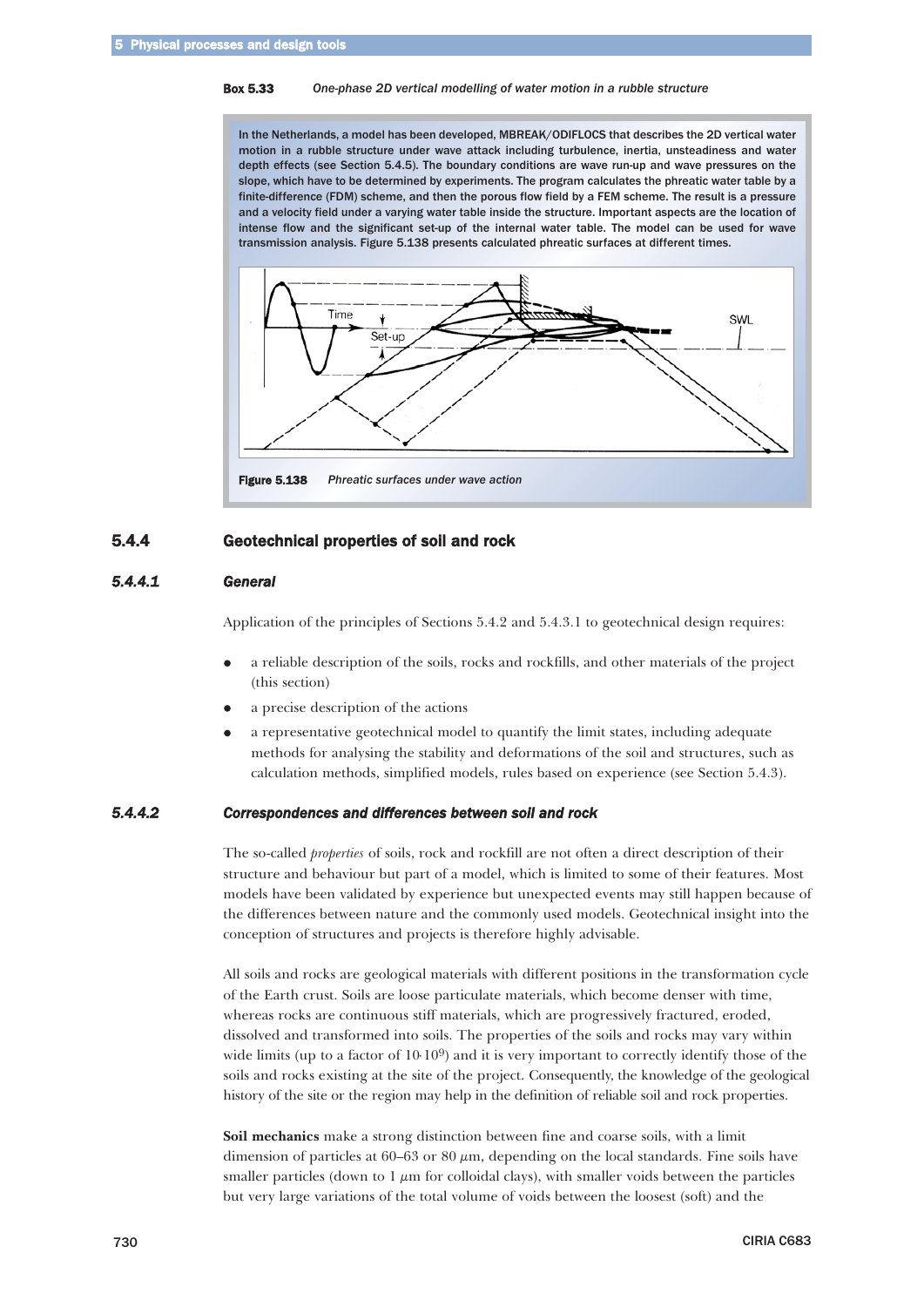1

3

2

 $\blacktriangle$ 

Rivers are dynamic entities in which the hydraulic loadings are constantly changing and the channel boundaries vary with time. The design of a revetment cross-section, which is the basis of all the river training works described in this manual, should consider the very dynamic environment in which the designed works are constructed. Design constraints are listed below and are discussed in this section:

- $\bullet$ scour
- $\bullet$ river morphology
- $\bullet$ hydrology and flow regulation
- $\bullet$ wind generated waves
- $\bullet$ local currents and turbulence
- $\bullet$ water level changes due to tides and wind
- $\bullet$ ship-induced currents and waves
- $\bullet$ ice loads
- $\bullet$ geotechnical boundary conditions.

## **Scour**

River training works should be designed to resist scour, in particular erosion of the bed adjacent to the river training structure. Scour can be localised, general or a combination of both. Different terms are used to describe the various forms of scour such as *bend scour, constriction scour*, etc. The use of these terms can be inconsistent and the designer should carefully check the physical phenomenon behind the wording. The designer is recommended to adopt the terms used in a particular reference document such as *Manual on scour at bridges and other hydraulic structures* (May *et al*, 2002) or *Scour manual* (Hoffmans and Verheij, 1997).

The expected scour near the structure during construction and during service is one of the most important aspects to consider during design. Most failures of river training structures result from an underestimation of the depth of scour. Joint occurrence of local scour and critical morphological conditions should be considered.

To account for scour and morphological changes, the designer has three options for the toe depth of an envisaged structure (see Section 8.2.7.3 and Section 5.2.3.3):

- $\bullet$ a **toe constructed sufficiently deep**, at or below the anticipated maximum scour level
- $\bullet$  a **toe above the maximum anticipated scour level**, but with a flexible toe protection that can respond to scour and thereby protect the revetment from being undermined. This is best achieved with dumped armourstone. Alternatives such as gabion and fascine mattresses are less flexible and may not be able to respond to local scour. However they can be used where scour is **expected to be moderate** and/or without localised deep scour holes
- $\bullet$ a **falling apron** may also be used instead of a flexible mattress (see Section 8.2.7.4).

#### **River morphology**

River training works have an impact on river morphology but are also affected by morphological changes of the river. A well designed revetment should resist the forces of erosion during service of the structure, provided appropriate maintenance is undertaken. However river training works are localised and rarely attempt to constrain the whole crosssection of the river or channel. Movements of the channel bed and banks may continue in non-protected areas. Bed and bank movements are more important near the boundaries of the training works, such as the toe of a revetment.

9

8

7

6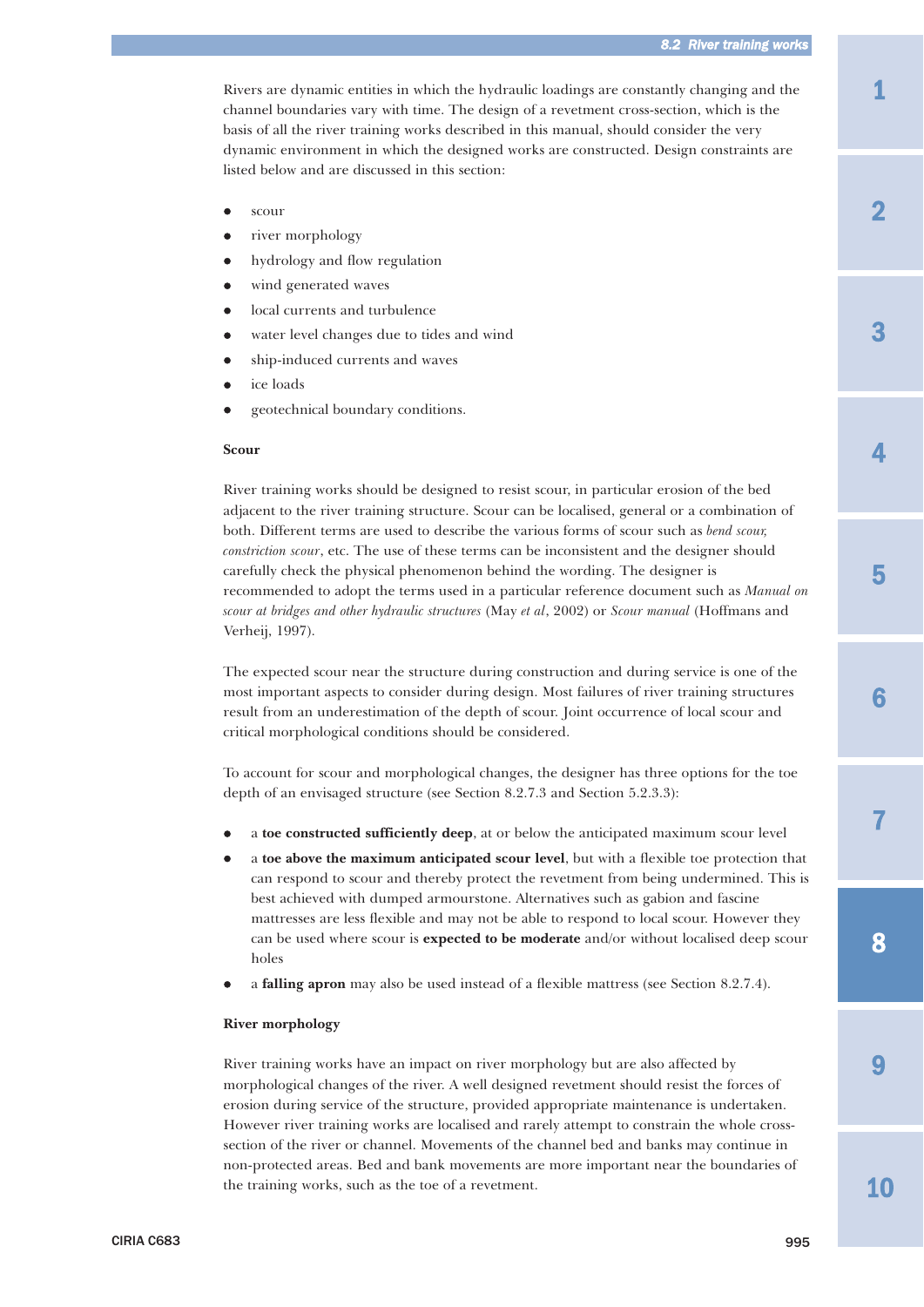

# *8.2.7.2 Crest level and width of spur and longitudinal dikes*

The crest level of spur-dikes and longitudinal dikes with a function of channel stabilisation or constriction in meandering rivers is, apart from economic reasons, determined by navigation requirements, flood discharge factors and construction practicalities, eg placing stones on the revetment crest in the dry. This implies that the crest should be dry at normal (ie non-flood) water levels that might be expected during the construction period. The highest level is determined by the flood plain level, as at high river levels current concentration and erosion behind the structures should be avoided. The crests of spur-dikes may slope towards the river, typically 1:100 to 1:200.

The crest level of guide bunds as used in bridge projects is often much higher. Such guide bunds should keep the flow away from bridge abutments and bridge approaches and should not be subject to overflow. The height of the crest can be determined by the design water level for the whole project. Overtopping by waves may be acceptable and freeboard in this case is only required as a safeguard to unexpected settlements and to cater for inaccuracies in water level calculations.

## *8.2.7.3 Stability of revetment toes*

River training works may be exposed to various types of scour, depending on the nature of the river and the type and location of the structure: local, general, constriction, confluence, bend or protrusion scour (see Section 8.2.6.1 and Section 5.2.3). Not all of these types of scour will develop at any particular structure, nor do they have the same magnitude. A complicating factor is that to some extent the types of scour are inter-dependent or partly correlated. More detailed guidance on scour and engineering works to counter it can be found in Hoffmans and Verheij (1997), May *et al* (2002) and Sumer and Fredsoe (2002).

10

9

8

7

6

3

2

 $\blacktriangle$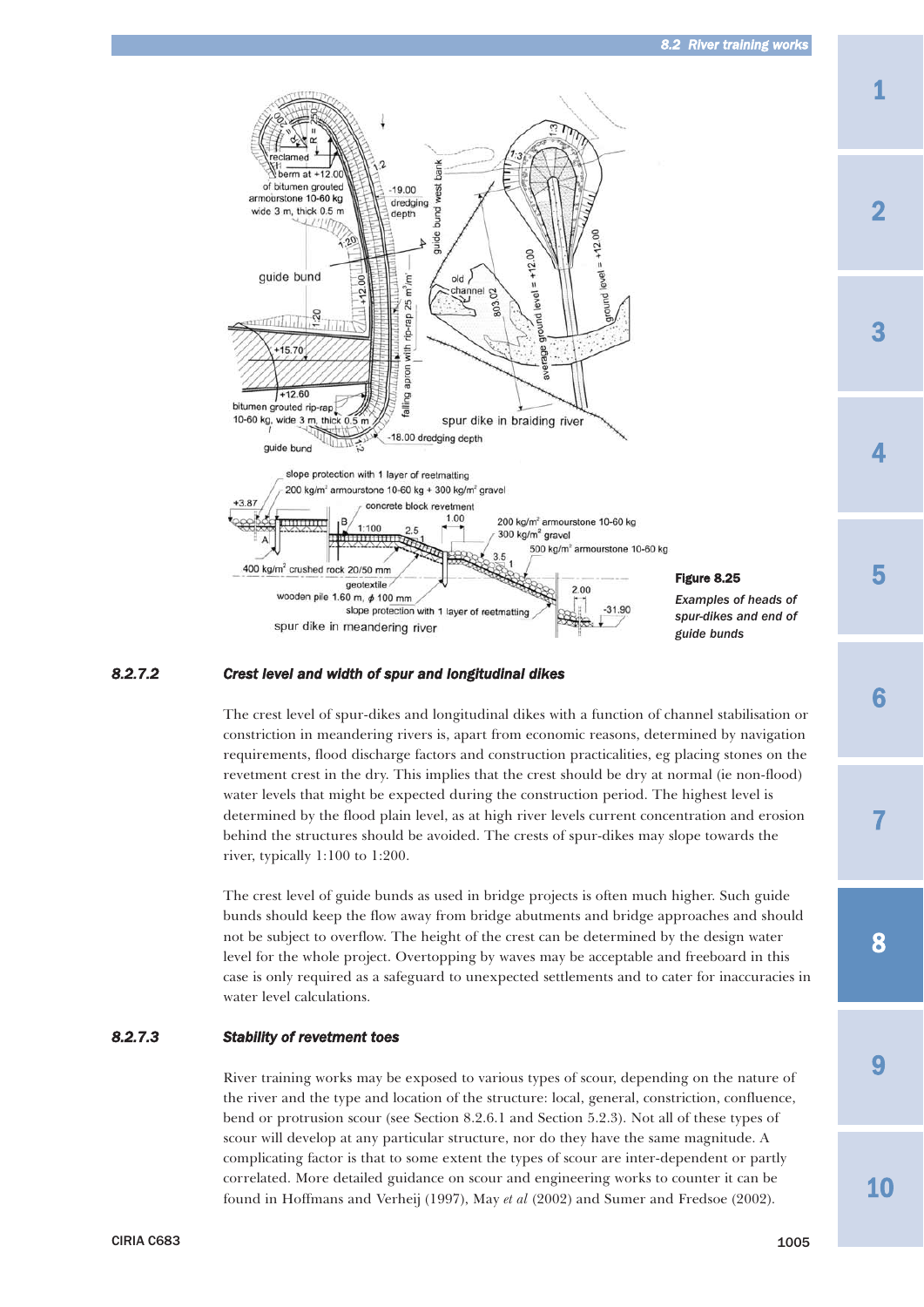As soon as all of the calculations for the joint scour and its consequences have been verified and are to an acceptable probability of exceedance, the designer should decide what countermeasures are to be taken. There are three different solutions for the problem of scour at the toe:

**Case 1: No significant scour – no need for protection.** The revetment has its toe at the meeting point between the slope and the riverbed level and no appreciable scour, ie scour that endangers the stability of the revetment, is expected.

**Case 2: Significant scour – bed protection provided to resist scour.** The revetment has its toe at the meeting point between the slope and the riverbed level but appreciable scour is expected and appropriate protection measures should be taken on the bed.

**Case 3: Significant scour – toe of revetment is extended** into the bed in anticipation of future scour: the revetment toe is placed in a trench, excavated in the riverbed, flood plain or foreshore at the time of construction, to form a falling apron.



Figure 8.26 *Toe of spur-dike showing provision for scour*

No appreciable scour can generally be found along inner bends of meandering rivers and along the stems of spur-dikes. Extension of the revetment cover layer over a few metres on the horizontal riverbed is usually sufficient. In many cases, this horizontal protection is already provided by the edge of the fascine mattress or the filter layer (see Figure 8.26). When there is a risk of erosion of soil through the cover layer, extension of the filter layer should be investigated.

When there is a risk of appreciable scour or if it is expected in front of the structure, suitable measures should be taken. The designer should start by assessing the future scour depth (Hoffmans and Verheij, 1997 and May *et al*, 2002). Depending on the outcome and the local circumstances, the designer should decide if the situation is case 2 or case 3 as defined above or a combination of both. In case 2, a falling apron may be recommended (see Section 8.2.7.4). In case 3, the revetment may be extended downward in an excavated trench (see Figure 8.27). In Figure 8.27, the lower part of the revetment and the falling apron have all been placed under water. When the geotextile filter is placed under water, fascines may be added to help the placing (see Section 9.7.1.2).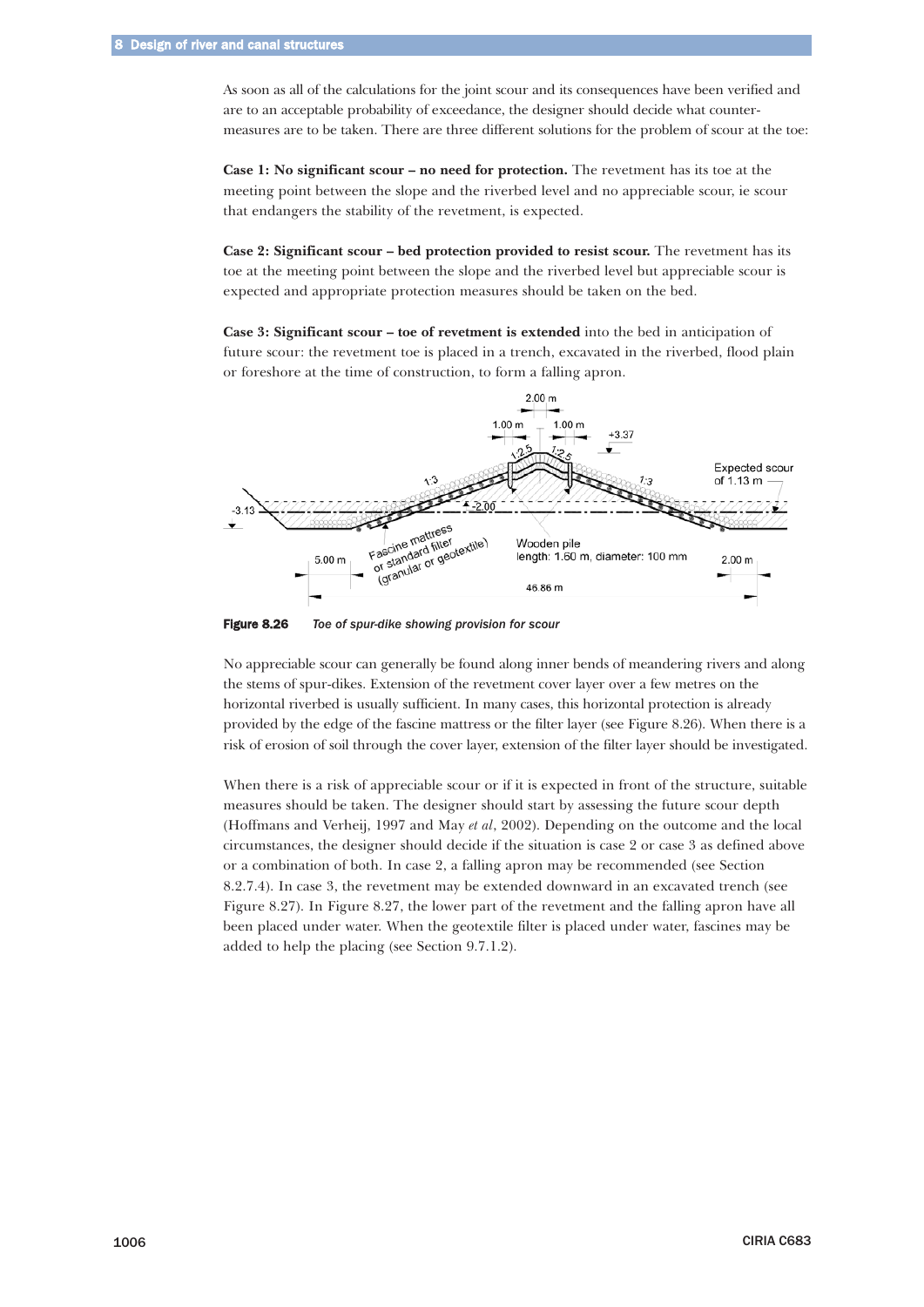#### Box 8.7 *Calculation of discharge in a V-shaped weir with vertical slot using armourstone*

The discharge relation of this type of fishway is given by Equations 8.4 and 8.5 (WL|Delft Hydraulics, 1998) for two different water depth situations (see Figure 8.50 for parameter definitions):

$$
\text{for } h_1 \geq \textbf{1.25 } H_b:
$$

$$
Q = C_{SI} \mu_I \left(\frac{4}{5}\right)^{\frac{5}{2}} \sqrt{\frac{g}{2}} \tan\left(\frac{\theta_1}{2}\right) (h_1 - H_b)^{2.5} +
$$
  
+  $C_{SII} \mu_{II} \frac{2}{3} \left(\frac{2}{3} g\right)^{0.5} 2H_b \tan\left(\frac{\theta_2}{2}\right) (h_1 - \frac{1}{2} H_b)^{1.5} +$   
+ 0.8  $b_{vs} P \sqrt{2g (h_1 - h_2)}$  (8.4)

for  $h_1$  < 1.25  $H_b$ :

$$
Q = C_{SII} \mu_H \left(\frac{4}{5}\right)^{\frac{5}{2}} \sqrt{\frac{g}{2}} \tan(\frac{\theta_2}{2}) \left(h_1\right)^{2.5} + 0.8 \, b_{vs} \, P \sqrt{2g \left(h_1 - h_2\right)} \tag{8.5}
$$

where:

- $\mu$  = discharge coefficient depending on the upstream energy head above the apex, the crest width and the geometry of the crest (-); for this type of weir:  $\mu_I \approx 1.1$  and  $\mu_{II} \approx 0.6$
- $C_S$  = correction factor for subcritical flow depending on the value  $h_1/h_2$  (-); for this type of weir:  $0.75 < C_S < 1$
- $H_b$  = height of the kink relative to the apex (m)
- $h_1$  = upstream water level relative to the apex level (m)
- $h<sub>2</sub>$  = downstream water level relative to the apex level (m)
- $P =$  height of the vertical slot (m)
- $Q =$  discharge  $(m^3/s)$
- $\theta$  = opening angle of the V-shape (°) = tan( $\theta$ <sub>i</sub>/2) =  $n_i$ ; for this type of weir  $n_1$  = 7 and  $n_2$  = 3
- $b_{vs}$  = width of the vertical slot (m)

## 8.5.3 Scour protection of bridge piers

One of the main causes of bridge collapse is scour which can undermine the foundations of bridge piers. To easily avoid this problem, it is recommended to construct the foundations of the bridge deeper than the maximum anticipated scour depth, wherever practical. However, there are circumstances where this option is not viable, due to the costs associated with creating deep foundations in difficult conditions. In this case, the provision of some form of scour protection can provide an acceptable alternative approach.

Scour in rivers can occur as a result of a number of processes, introduced here (see also Section 8.2.6.1). For a more comprehensive reference on scour and ways of protecting against it, the reader is referred to the *Manual on scour at bridges and other hydraulic structures* (May *et al*, 2002) and/or the *Scour Manual* (Hoffmans and Verheij 1997).

- $\bullet$  **natural scour:** This includes general lowering of the bed as part of a long-term or seasonal response to flow conditions. It also includes scour due to channel migration, ie where a deep water channel moves laterally towards bridge piers with shallower foundations. Natural scour also includes bend scour, the tendency for deeper bed levels on the outside of a bend
- $\bullet$  **contraction or constriction scour:** This results from confining the width of a channel and thereby accelerating the flow, eg as a result of constructing bridge piers
- $\bullet$ **local scour:** Caused by an obstruction in the flow, such as a bridge pier or a spur head.

These aforementioned scour processes can occur simultaneously, resulting in greater scour depths than would result from any process alone.

2

3

 $\blacktriangle$ 

5

8

7

6

9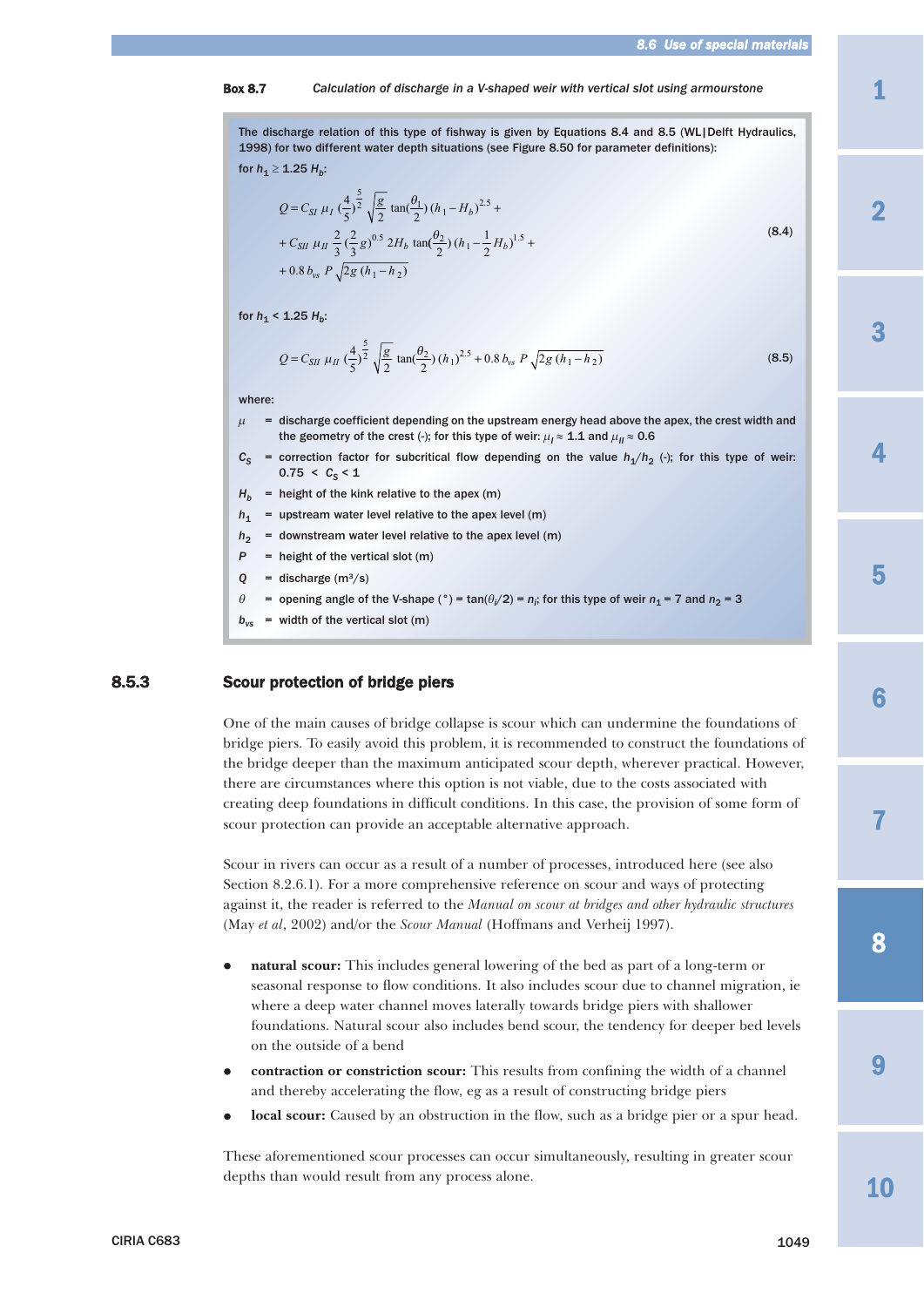- $\bullet$ reduce
- $\bullet$ transfer
- $\bullet$ share
- $\bullet$ insure
- $\bullet$ accept.

Each of these options is discussed in Simm and Cruickshank (1998), with the optimum control strategy depending on the risk, the ability to manage it and the organisations involved.

Clients budgeting their works, and contractors looking to control their costs, should make estimates of any additional costs and/or time they may incur on coastal, river and estuary engineering construction projects that are attributable to risk factors. Many methods of estimating project budgets are available. The simplest involves preparing risk registers in which each risk is represented by a single probability and the cost of the consequences. More complex methods can extend this principle to a systematic description of all risks based on separate identifiable consequences: minimum, most likely, maximum. When the number and/or interaction between risk elements are such that a hand calculation would be difficult or time-consuming, use can be made of the Monte Carlo analysis technique for calculating a risk distribution from a given set of risk elements. See Vrijling (2001) and Schiereck (2001) for further guidance.

# *9.5.3.2 Protecting the operative*

#### **Health and safety provisions**

In addition to the health and safety issues discussed in Section 2.6, a few typical items are discussed here. Coastal and fluvial construction sites are often situated in remote parts of the world where few welfare facilities exist. In such areas few or no records may be kept of lost time due to sickness and general poor health and absenteeism caused by unsociable hours and poor working conditions. It is therefore essential to decide how:

- $\bullet$ best to provide basic welfare and cleaning facilities for the operatives
- $\bullet$  to protect against disease and contamination risks, eg contaminated dredged material, Weil's disease
- $\bullet$ tidal working or unsociable hours might affect operatives' health
- $\bullet$ to manage overall site health and safety
- $\bullet$ to ensure the safety of any operations by lone workers in remote areas
- $\bullet$ to avoid fatigue and stress and to manage mitigation measures.

# **Specific health and safety provisions (Cruickshank and Cork, 2005)**

- $\bullet$ Platforms and gangways
- $\bullet$ ladders
- $\bullet$ site tidiness
- $\bullet$ illumination
- $\bullet$ weather conditions
- $\bullet$ first aid equipment
- $\bullet$ protective clothing and equipment including personal buoyancy equipment
- $\bullet$ visibility of other personnel by operators of large equipment
- $\bullet$ means of access: water transport
- $\bullet$ access over partially completed structures